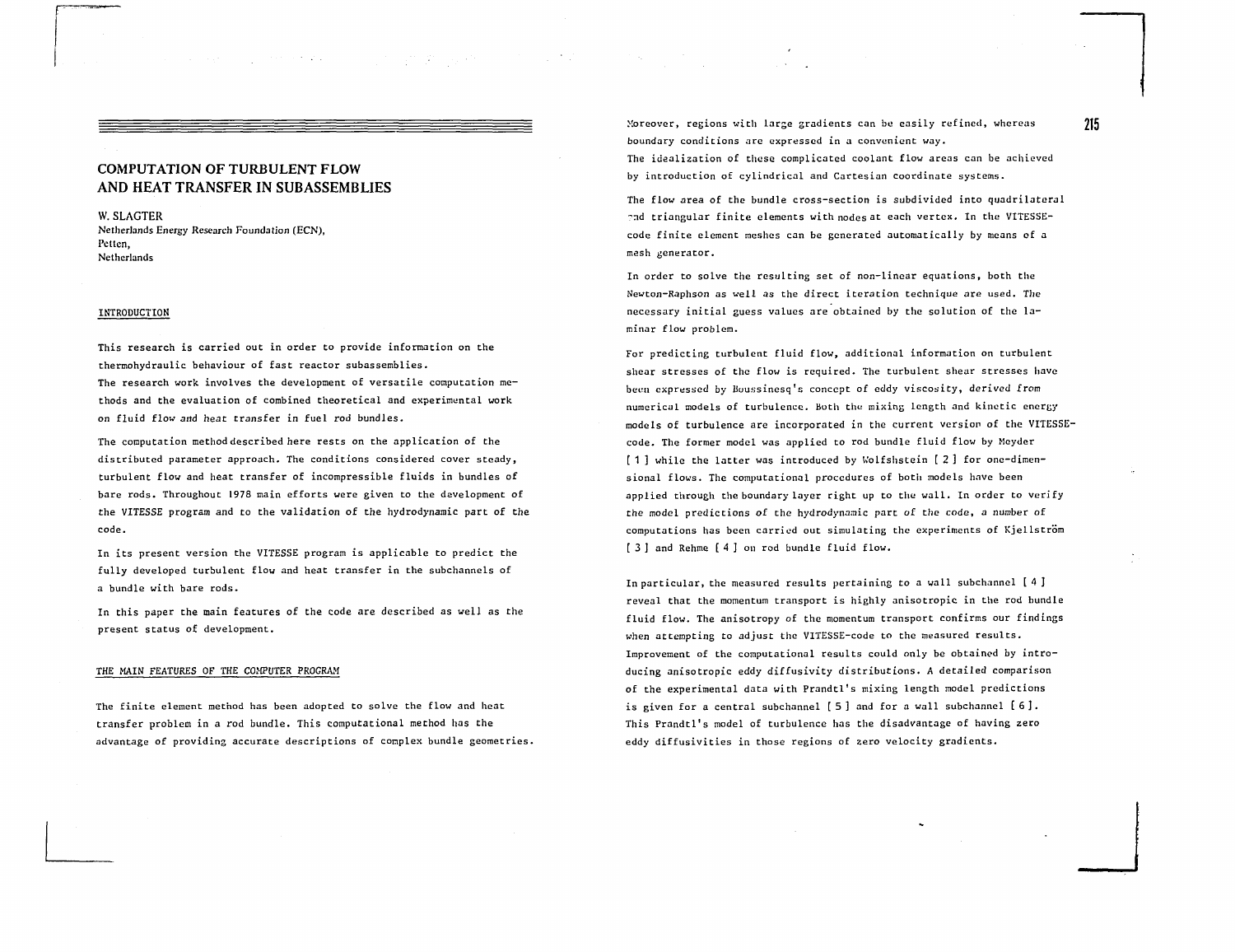To deal with this shortcoming, a kinetic energy model has been applied to predict turbulent flows in subchannels of rod assemblies. Since Wolfshstein's application of this model of turbulence to one-dimensional flows, the model has been modified to include anisotropic effects. A comparison of the results of the two model predictions with the experimental data shows that the kinetic energy model of turbulence offers the best prospects for the computation of boundary layer flows in undisturbed subchannels of a rod assembly (without spacer grids).

For prediction of temperature distributions in subchannels of a bundle, the sequential solution of the coolant momentum and thermal energy conservation equations are required. The present method of computation has been applied to calculate the 3-dimensional temperature field in rod assemblies using the specified axially invariant 2-dimensional turbulent velocity field. The turbulent heat fluxes are determined through the use of the turbulent Prandtl number.

With the aim to validate the combined fluid flow and heat transfer computer code VITESSE, some calculations have been executed simulating the heat transfer from a fuel rod into a central subchannel as well as the heat transport between these subchannels. The results will serve for the validation of the thermohydraulic part of the VITESSE-code.

#### APPLICATION OF THE VITESSE PROGRAM

As an example the prediction of the turbulent flow in a 19-rod bundle will be illustrated. The bundle cross-section is shown in fig. I, which for symmetry reasons is restricted to 1/12 of the flow area. The pitch diameter ratio P/D was 1.3 and that of the dimensionless wall distance (rod centre-wall distance divided by rod radius) W/R = 1.34. The computations were carried out for a Reynolds number Re =  $60,000$  based on the hydraulic diameter of the bundle. The bundle sizes and flow conditions described so far pertain to the test section examined by Trippe [ 7 ] at KfK.

For the computational simulation of this experiment the finite element idealization shown in fig. 2 has been used. The mixing length model of

turbulence has been applied to compute the fully developed turbulent velocity profile in the bundle of bare rods. The computed velocities are normalized with the average velocity value and the results are presented in fig. 3. For comparison, the computed results and the experimental data of Trippe [ 7 ] are given in table 1 and refer to characteristic positions of the bundle cross-section. The measured and calculated results are on the whole in fairly good agreement.

### Table I Comparison of relative velocities at different positions

| node number* | Relative velocities $U/U$ <sub>b</sub> |                            |
|--------------|----------------------------------------|----------------------------|
|              | experimental data<br>[3]               | mixing-length model<br>[1] |
| 115          | 1.16                                   | 1.17                       |
| 135          | 1.25                                   | 1.26                       |
| 360          | 1.16                                   | 1.17                       |
| 489          | 1.24                                   | 1.25                       |
| 585          | 1.14                                   | 1.16                       |
| 714          | 1.22                                   | 1.24                       |
| 810          | 1.14                                   | 1.15                       |
| 968          | 0.88                                   | 0.88                       |
| 1004         | 1.16                                   | 1.18                       |
| 1065         | 1.11                                   | 1.12                       |
| 2009         | 0.82                                   | 0.81                       |
| 2120         | 0.78                                   | 0.75                       |
|              | *node numbering is given in fig. 3     |                            |

#### FUTURE WORK RELATED TO THE COMPUTER CODE VITESSE

In view of the lack of information concerning heat transfer in rod bundles, further work will deal with experimental and theoretical investigations on the related temperature fields. The aim of the experiments should be to provide detailed information for the validation of the thermohydraulic part of the VITESSE-code.

216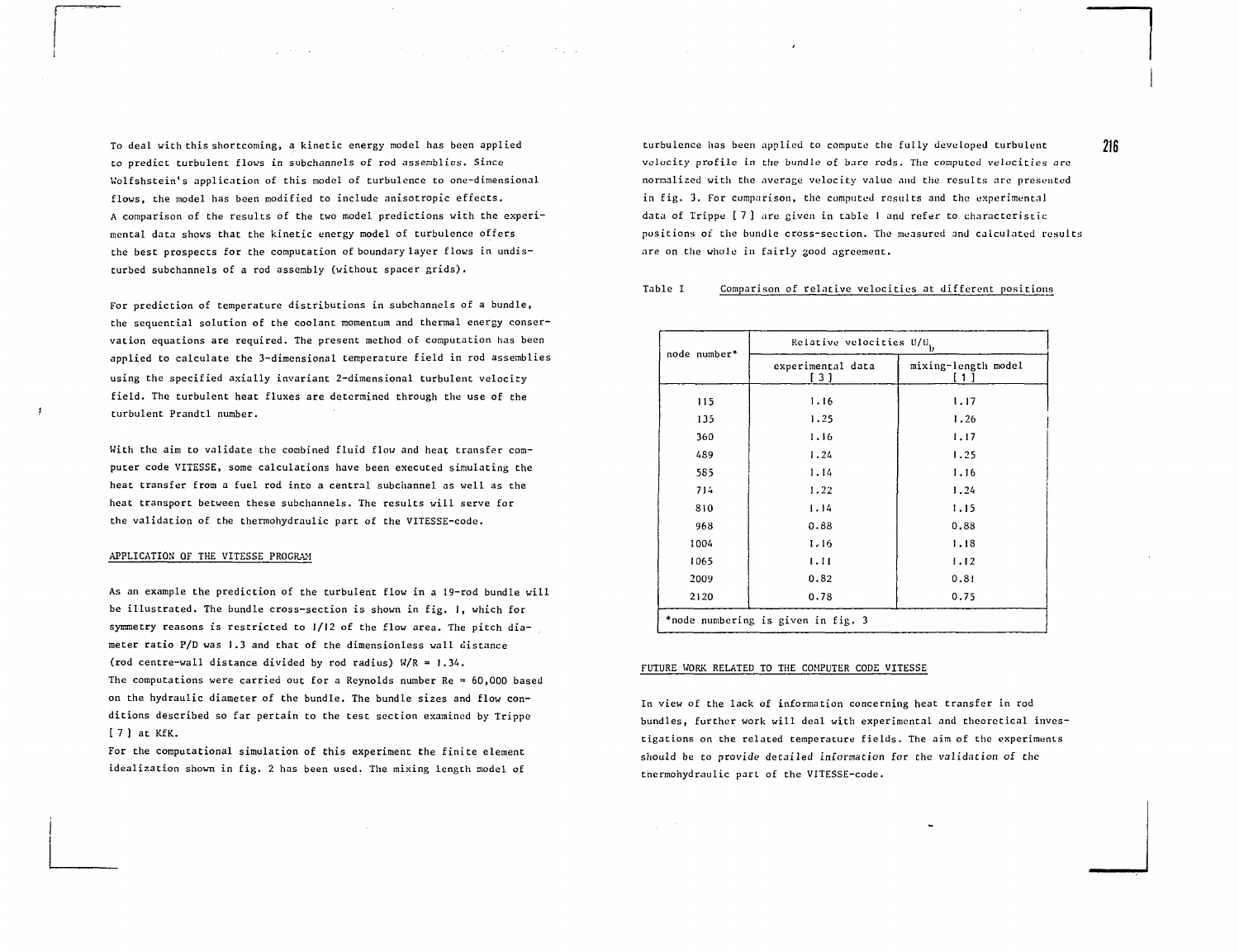#### REFERENCES

[ 1 ] Meyder, R.

Turbulent velocity and temperature distribution in the central subchannel of rod bundles

Nucl. Eng. and Design, 35^ (1975) 181.

[ 2 ] Wolfshtein, M.

The velocity and temperature distribution in one-dimensional flow with turbulence augmentation and pressure gradient Int. J. Heat Mass Transfer, 12 (1969) 301.

[3] Kjellström, B.

Studies of turbulent flow parallel to a rod bundle of triangular array AE-487 (1974).

[ 4 ] Rehme, K.

Turbulente Strömung in einem Wandkanal eines Stabbündels KfK-2617 (1978).

[ 5 ] Slagter, W.

Finite element analysis for turbulent flows of incompressible fluids in fuel rod bundles. Nucl. Sci and Eng. 66 (1978) 84.

[6] Slagter, W. et al.-

Predictions of fully developed turbulent flow in non-circular channels by the finite element method. Turbulent forced convection in channels and rod bundles Proceedings of NATO Advanced Study Institute, Istanbul (1978) Washington Washington, D.C. Hemisphere publishing corporation, 1979.

[ 7 ] Trippe, G. et al.

Experiments on the fluid dynamics and thermodynamics of rod bundles to verify and support the design on SNR-300 fuel elements status and open problems

International Symposium on Design, construction and operating experience of demonstration liquid metal fast breeder reactors, Bologna, (1978).